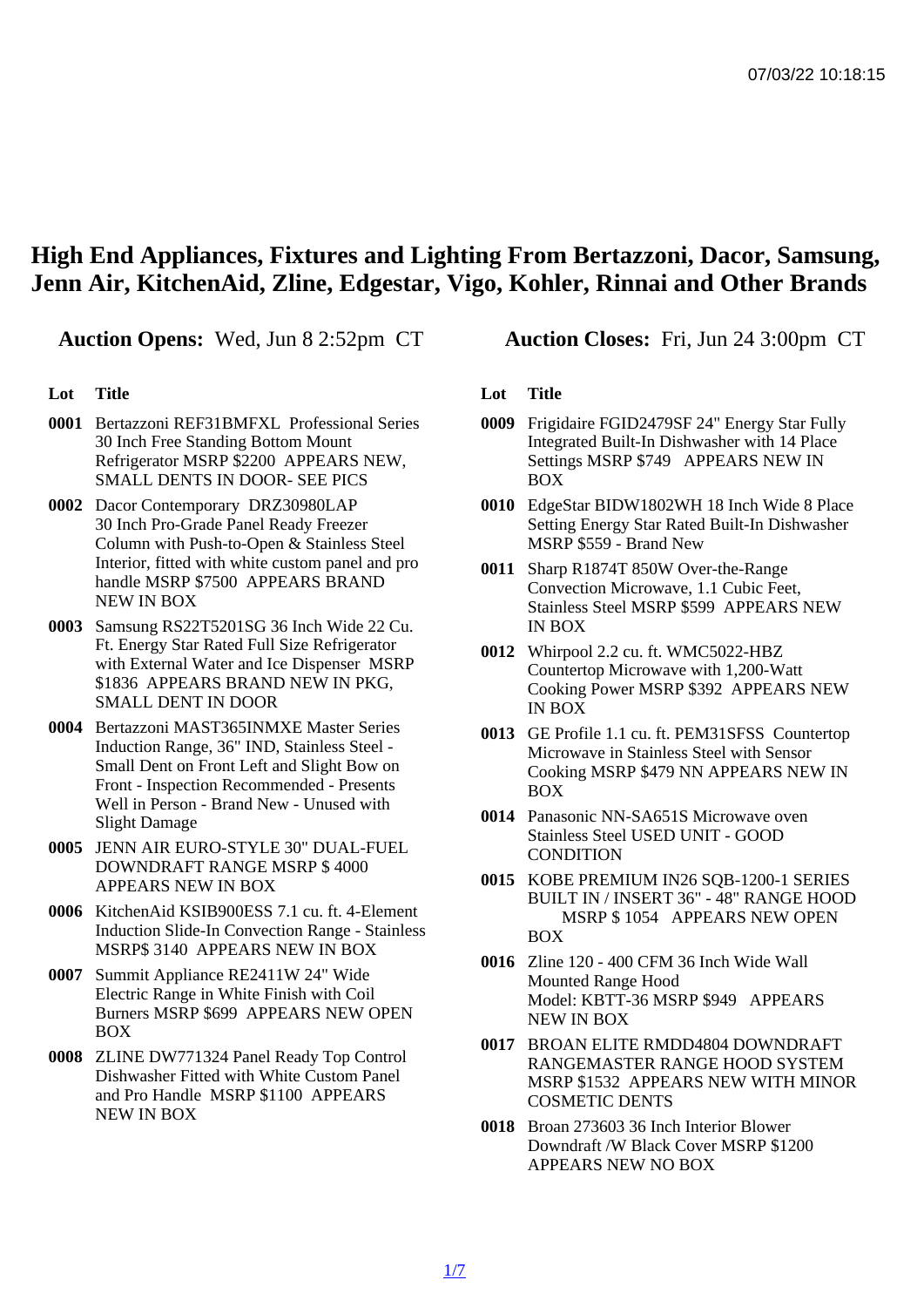- Lot Title
- 0019 Vent-A-Hood 42" BH34OPSLB 900 CFM Wall Mounted Liner Insert with Triple Blowers and LED Lights MSRP \$2515 APPEARS NEW IN BOX
- 0020 Edgestar Extra Large 141 Bottle 24" Built In Dual Zone Double Door Wine Cooler Model CWR1552DD MSRP \$2139 APPEARS NEW OPEN BOX
- 0021 KitchenAid 24" KUBL314KSS Beverage Center with Glass Door and Metal-Front Racks MSRP \$2559 APPEARS NEW IN BOX
- 0022 Vinotemp EL-30SWCB2D 30-Inch Wine & Beverage Refrigerator, Wine Cooler, Black/Stainless MSRP \$1899 APPEARS NEW NO BOX SMALL COSMETIC DENT ON BOTTOM LEFT
- 0023 EdgeStar 24" CBR1501SSOD Inch Wide 142 Can Built-In Outdoor-Rated Beverage Cooler with Optional Casters MSRP \$1105 APPEARS NEW IN BOX
- 0024 EdgeStar IB250SS 15 Inch Wide 20 Lb. Built-In Ice Maker with 25 Lbs. Daily Ice Production - No Drain Required MSRP \$1100 APPEARS NEW NO BOX
- 0025 LG 7.4 cu. ft. DLEX4000B Ultra Large Capacity Smart wi-fi Enabled Front Load Electric Dryer with TurboSteam and Built-In Intelligence - Black Steel MSRP \$899 APPEARS NEW IN BOX SMALL COSMETIC DENTS ON BOTTOM CORNERS
- 0026 Vigo Elan 76" High x 64" Wide Sliding Frameless Shower Door with Clear Glass VG6021CHCL6476 MSSRP \$1020 APPEARS NEW IN BOX
- 0027 Vigo Elan 66" High x 60" Wide Sliding Frameless Tub Door VG6041CHCL6066 MSRP \$1100 APPEARS NEW IN BOX
- 0028 Vigo Orion 57-3/8" High x 34" Wide Hinged Frameless Shower Door with Clear Glass MSRP \$484 APPEARS NEW IN BOX
- 0029 DreamLine Unidoor Plus 32-32 1/2 in. W x 72 in. H Frameless Hinged Shower Door in Brushed Nickel, SHDR-243207210-04 MSRP \$664 APPEARS NEW IN BOX
- 0030 DreamLine Encore 56-60" W x 76" H Semi-Frameless Bypass Sliding Shower Door MSRP \$756 APPEARS NEW IN BOX
- 0031 Miseno MSD6076CLSR-BN 76" High x 60" Wide Frameless Sliding Shower Door with Clear 3/8" Glass and H2OFF Technology MSRP \$752 BRAND NEW IN BOX
- Lot Title
- 0032 Signature Hardware Hibiscus 67 x 31-1/2 in. Soaker Freestanding Acrylic Bathtub with Center Drain in White MSRP \$2279 APPEARS NEW IN BOX
- 0033 MTI Baths Kahlo 66" X 36" Freestanding Acrylic Soaking Tub with Center Drain and Overflow MSRP \$4,495 APPEARS NEW NO BOX
- 0034 Kohler Underscore 66" x 32" Drop In Soaking Bath Tub with Reversible Drain, Molded Lumbar Support, and Slotted Overflow MSRP \$1402 APPEARS NEW IN BOX
- 0035 Signature Hardware SHSKS6030RWH Sitka 60 x 30 in. Alcove Soaker Bathtub with RIGHT Drain in White MSRP \$849 APPEARS NEW IN BOX
- 0036 Signature Hardware SHSKS6030LWH Sitka 60 x 30 in. Alcove Soaker Bathtub with LEFT Drain in White MSRP \$849 APPEARS NEW IN BOX
- 0037 Kohler Archer Collection 60" Three Wall Alcove Soaker Bath Tub with Armrests, Lumbar Support and Left Drain MSRP \$869 APPEARS NEW IN BOX
- 0038 DIY BARGAIN KOHLER K-1957-RA-0 Underscore Rectangle 60-Inch x 32-Inch Alcove Bath needs love, Integral Flange and Right-Hand Drain, White -DAMAGE ON EDGE NEEDS REPAIR - SEE PICS
- 0039 Delta Faucet T4759-FL Trinsic Floor Mount Tub Filler, Chrome MSRP \$1198 APPEARS NEW IN BOX
- 0040 Dreamline DLT-1036482-88 Write a review SLIMLINE 36 X 48 ACRYLIC DOUBLE THRESHOLD SHOWER BASE MSRP \$620 APPEARS NEW IN BOX
- 0041 PROFLO PFSBA6030RWH Hammond 60 x 30 in. Rectangle Shower Base in White MSRP \$337 APPEARS NEW IN BOX
- 0042 PROFLO PFSB3434WH PROFLO PFSB3434 Morenci 34" x 34" Square Shower Base with Single Threshold and Center Drain MSRP \$206 APPEARS NEW IN BOX
- 0043 PROFLO Morenci 48" x 32" Rectangular Shower Base with Single Threshold and Center Drain MSRP \$256 APPEARS NEW IN BOX
- 0044 Kohler San Souci 1.28 GPF Elongated One-Piece Comfort Height Toilet with AquaPiston Technology - Seat Included MSRP \$762 APPEARS NEW IN BOX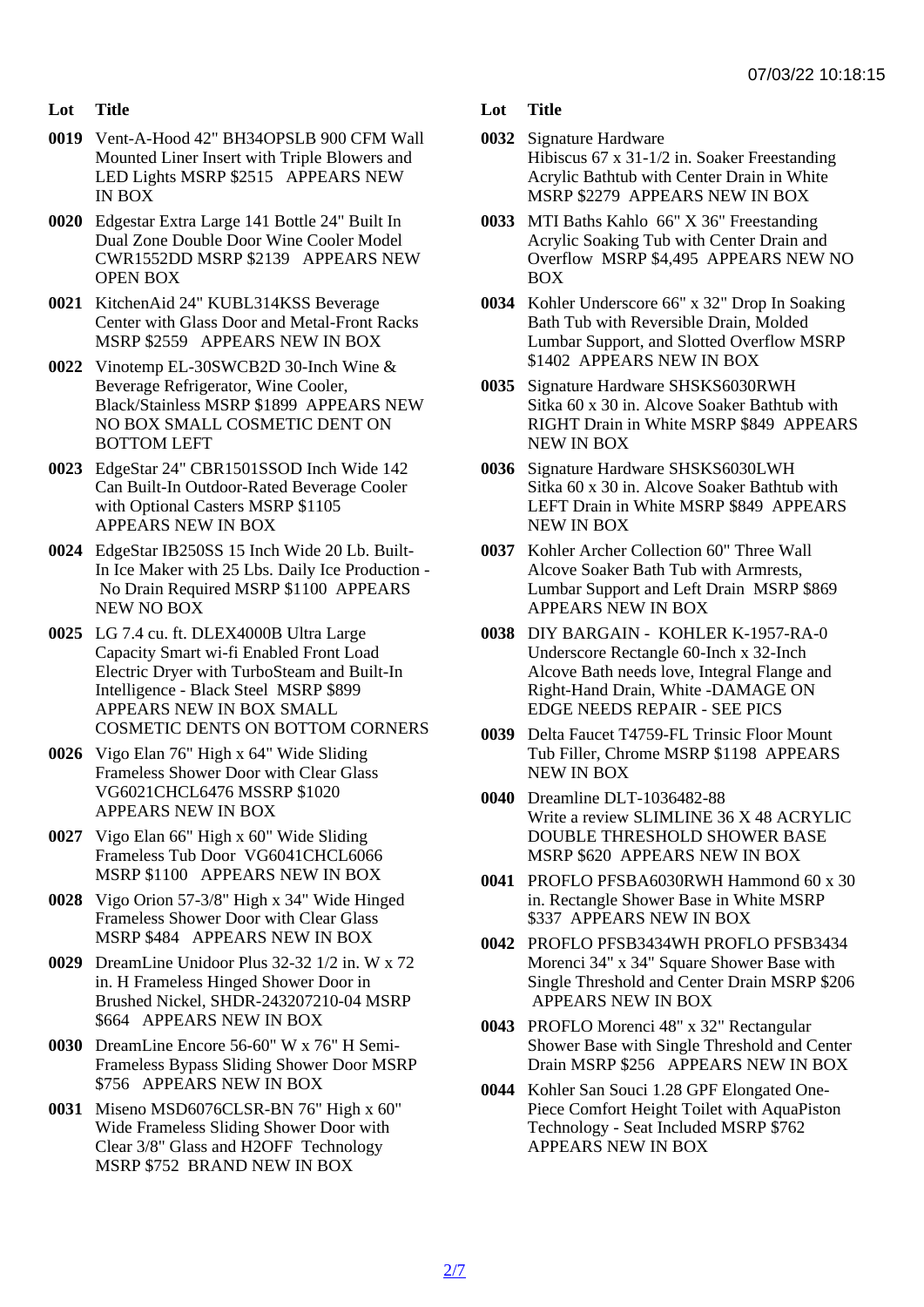- Lot Title
- 0046 TOTO MS646124CUMFG#01 Aquia IV 1G One-Piece Elongated Toilet with 1.0 GPF & 0.8 GPF MSRP \$781 APPEARS NEW IN BOX
- 0047 Duravit Happy D.2 0.92/1.32 GPF Dual Flush One Piece Elongated Toilet with Top Flush Button - Less Seat MSRP \$611 APPEARS NEW IN BOX
- 0048 TOTO Entrada 1.28 GPF Round Toilet Bowl Less Seat C243EF#01 MSRP \$297 APPEARS NEW IN BOX
- 0049 Signature Hardware Bradenton 1.28 gpf 21" TALL Elongated Bowl ONLY (tank sold separately) WHITE MSRP \$210 APPEARS NEW IN BOX
- 0050 HOROW MY-2602-US Iris Two- Piece ADA Elongated Toilet with 12-inch Rough-in, Water Sense, High-Efficiency MSRP \$336
- 0051 Sloan Commercial 1.28 One Piece Elongated Standard Height Toilet with Royal Manual Flushometer less Seat MSRP \$285 APPEARS NEW IN BOX
- 0052 American Standard Toilet Tank, 1.6 gpf, Pressure Assist Tank, Floor Mount, White TANK ONLY - SET OF TWO (2) MSRP \$357 EACH APPEARS NEW IN BOX
- 0053 TOTO Drake 1.6 GPF Two Piece Elongated Universal Height Toilet with CeFiONtect and Right Hand Lever - Less Seat Model:CST776CSFG#01 MSRP\$ 358 APPEARS NEW IN BOX
- 0054 TOTO Drake II Two Piece Elongated 1.28 GPF Toilet with CeFiONtect and Tornado Flush **Technology** Model:CST454CEFG#01 MSRP \$452 APPEARS NEW IN BOX
- 0055 PRO FLO TOILET BARGAIN BATCH SEVERAL BOWLS, TANKS, AND URINAL BUNDLE - ALL IN ONE LOT!
- 0056 Kohler Veer 21" Pedestal Bathroom Sink with One Hole Drilled and Overflow Model:K-5247-1-0, With Pedestal MSRP \$284 APPEARS NEW IN BOX
- 0057 Duravit DuraSquare 24" Ceramic Vanity Top with 1 Faucet Hole MSRP \$604 APPEARS NEW IN BOX
- 0058 American Standard 0426000.020 Studio Carre Under Counter Sink MSRP \$286 APPEARS NEW IN BOX
- 0059 American Standard 0614.000.020 Studio Undercounter Sink With Unglazed Rim MSRP \$169 APPEARS NEW IN BOX

- 0060 American Standard 0614.000.020 Studio Undercounter Sink With Unglazed Rim MSRP \$169 APPEARS NEW IN BOX
- 0061 American Standard 0496.221.020 Ovalyn 19- 1/4"W Oval Undermount Bathroom Sink APPEARS NEW IN BOX
- 0062 TOTO LT587-01 19" X 15" Undercounter Lavatory, Cotton White APPEARS NEW IN BOX
- 0063 Signature Hardware 15" SCROLL HAMMERED COPPER SINK MSRP \$169 APPEARS NEW IN BOX
- 0064 Delta Premium 57085-CZ Single-Setting Slide Bar Hand Shower In Champagne Bronze MSRP \$429 APPEARS NEW IN BOX
- 0065 Pfister Iyla 1.8 GPM Single Function Hand Shower Package - Includes Slide Bar, Hand Shower, 60" Hose, and Drop Elbow MSRP \$246 APPEARS NEW IN BOX
- 0066 Hansgrohe Ecostat 15707821 Single Function Thermostatic Valve Trim Only with Volume Control - Less Rough In MSRP \$ 469 APPEARS NEW IN BOX
- 0067 Kohler K-7160-TF-SN Clearflo 1-1/2" Tub Drain Kit - with Overflow Polished Nickel MSRP \$318 APPEARS NEW IN BOX
- 0068 Delta Lahara 3538-RBMPU-DST Widespread Bathroom Faucet with Pop-Up Drain Assembly MSRP \$271 APPEARS NEW IN BOX
- 0069 Kohler Coralais K-P15290-4-CP Widespread Deck Mounted Bathroom Faucet with Lever Handles MSRP \$219 APPEARS NEW IN BOX
- 0070 Delta T24859 Trinsic 14 Series 6 5/8" Three Function Pressure Balanced Valve Trim with Three-Setting Integrated Diverter Chrome finish MSRP \$ 222 APPEARS NEW IN BOX
- 0071 Delta 55085-BL Compel 1.75 GPM Single Function Hand Shower MSRP \$206 APPEARS NEW IN BOX
- 0072 Delta Lahara T17238-RB Monitor 17 Series Dual Function Pressure Balanced Shower Only with Integrated Volume Control - Less Rough-In Valve MSRP\$195 APPEARS NEW IN BOX
- 0073 Delta Vero T11853-SS Three Function Diverter Valve Trim Less Rough-In Valve - Two Independent Positions, One Shared Position MSRP \$197 APPEARS NEW IN BOX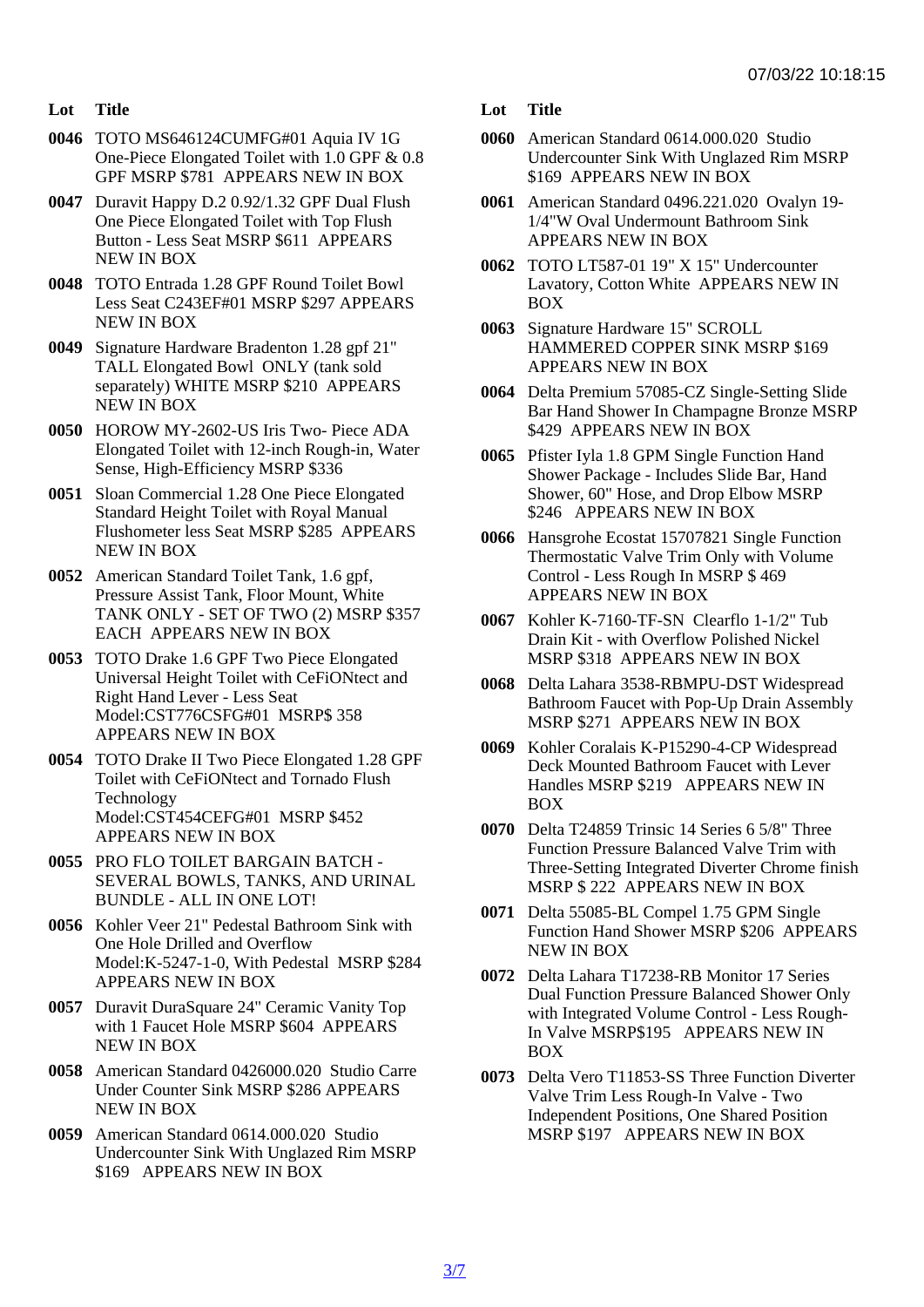- Lot Title
- 0074 Delta Ashlyn T14464-SS Monitor 14 Series Single Function Pressure Balanced Tub and Shower - Less Rough-In Valve MSRP \$174 APPEARS NEW IN BOX
- 0075 Delta MultiChoice Universal Tub / Shower Rough R10000-UNBX APPEARS NEW IN BOX
- 0076 Delta R2707 Three Hole Roman Tub Faucet Rough In Kit APPEARS NEW IN BOX
- 0077

Kohler Whitehaven Collection K-5827-0 32.69" x 21.56" x 9.63" Undermounted Single Bowl Farmhouse Sink with Tall Apron in White MSRP \$1099 APPEARS NEW IN BOX

- 0078 Blanco Precis 442533 30" Silgranit Undermount Single Sink Bowl, in White MSRP \$499 APPEARS NEW IN BOX
- 0079 BLANCO 441466 Diamond Silgranit 50/50 Double Bowl Undermount or Drop-in Kitchen Sink, 33" L X 22" W X 9.5" D, Cinder MSRP \$451 APPEARS NEW IN BOX
- 0080 BLANCO, Anthracite 440149 PRECIS SILGRANIT Super Single Undermount Kitchen Sink, 32" X 19" MSRP \$529 APPEARS NEW IN BOX
- 0081 Kohler Verse 33" X 22" X 9-1/4" Top-Mount Double-Equal Bowl Kitchen Sink With Single Faucet Hole, Stainless Steel MSRP \$291 APPEARS NEW IN BOX
- 0082 ELKAY Kitchen Sink Lustertone Classic 36.25L x 21.125W Inch Double Bowl Offset 60/40 Lustrous Satin Undermount APPEARS NEW NO BOX
- 0083 KINGSTON BRASS KS1818ALBS WIDESPREAD KITCHEN FAUCET, BRUSHED NICKEL MSRP \$530 APPEARS NEW IN BOX
- 0084 Elkay Single Hole with Single Control Faucet with 8" High Arc Spout 4" Wristblade Handle Chrome LK535HA08T4 MSRP \$325 APPEARS NEW IN BOX
- 0085 Rinnai RU199iN Indoor Natural Gas Tankless Super High Efficiency Plus MSRP \$1854 APPEARS NEW IN BOX
- 0086 Real Flame Aegean C9814LP-MGRY 70 Inch Wide 65,000 BTU Freestanding Liquid Propane Rectangular Table Fire Pit Demo Model with minor scratches. MSRP \$1856
- 0087 LG LW1516ER 15,000 BTU Window Air Conditioner MSRP \$529 APPEARS NEW IN BOX

- 0088 LG 12,000 BTU 115-Volt Window Air Conditioner LW1216ER Cools 550 Sq. Ft. with ENERGY STAR MSRP \$439 APPEARS NEW IN BOX
- 0089 Koldfront 8000 BTU 115V Window Air Conditioner with 3500 BTU Heater and Remote Control White Model #WAC8001W MSRP \$459 APPEARS NEW IN BOX
- 0090 Koldfront 8000 BTU 115V Window Air Conditioner with 3500 BTU Heater and Remote Control White Model #WAC8001W MSRP \$459 APPEARS NEW IN BOX
- 0091 Koldfront WTC10002WCO115V 10,000 BTU 115V Through the Wall Air Conditioner - Cool Only MSRP \$589 APPEARS NEW IN BOX
- 0092 Koldfront WTC10002WCO115V 10,000 BTU 115V Through the Wall Air Conditioner - Cool Only MSRP \$589 APPEARS NEW IN BOX
- 0093 Koldfront WTCSLV Through the Wall Air Conditioner Sleeve - White MSRP \$120 APPEARS NEW IN BOX
- 0094 Koldfront WTCSLV Through the Wall Air Conditioner Sleeve - White MSRP \$120 APPEARS NEW IN BOX
- 0095 MinkaAire So Simple 44" 3 Blade Indoor / Outdoor Energy Star Ceiling Fan MSRP \$370 APPEARS NEW IN BOX
- 0096 Panasonic WhisperValue DC 50/80/100 CFM Ventilation Fan MSRP \$110 APPEARS NEW IN BOX
- 0097 Panasonic WhisperValue DC 50/80/100 CFM Ventilation Fan MSRP \$110 APPEARS NEW IN BOX
- 0098 NuTone 70 CFM Ventilation Fan with Light, White Polymeric Lens and Grille, 4.0 Sones MSRP \$110 APPEARS NEW IN BOX
- 0099 Miseno MMBF080A 80 CFM 0.4 Sone Ceiling Mounted Exhaust Fan with Energy Star Rating MSRP \$160 APPEARS NEW IN BOX
- 0100 Air King ASLC70 70 CFM Bathroom Exhaust Fan - Ceiling Mount - 4" Duct - With Light APPEARS NEW IN BOX
- 0101 James Martin Vanities Brittany 48" Single Basin Hardwood Vanity Set with Eternal Jasmine Pearl Quartz Top Model:650-V48-BKO-3EJP MSRP \$2637 APPEARS NEW IN BOX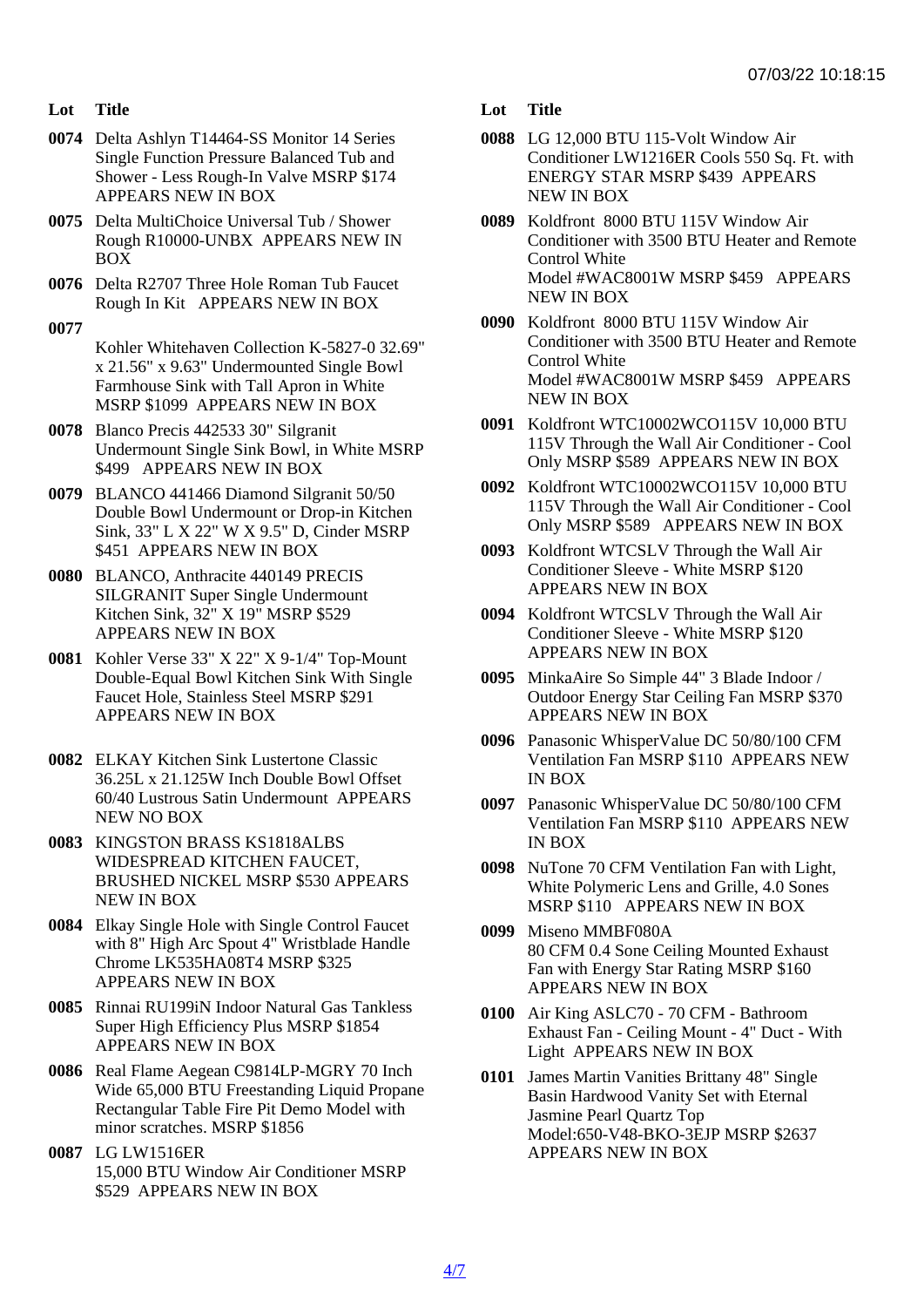- Lot Title
- 0102 Ove Decors 15VVA-ESSE60-031YJ Tahoe 60 Inch Antique Black Vanity With Black Granite Top MSRP \$1791 APPEARS NEW IN BOX
- 0103 Elegant Lighting Mason 24" Wide Vanity Set with Cabinet, Porcelain Top, and Drop-in Sink MSRP \$617 APPEARS NEW IN BOX
- 0104 Uttermost Living Room Belino Wooden 4 Door Chest 25629 MSRP \$1837 APPEARS NEW IN BOX
- 0105 Uttermost Serenza 42" Round Large Contemporary Beveled Edge Inset Frame Wall Mirror MSRP \$547 APPEARS NEW IN BOX
- 0106 Hooker Furniture Living Room Melange Lenny Woven End Table MSRP \$1099 APPEARS NEW IN BOX
- 0107 Visual Comfort TOB5115HAB-AI Thomas O'Brien Piatto LED 18 inch Hand-Rubbed Antique Brass Pendant Ceiling Light in Aged Iron, Medium MSRP \$789 APPEARS NEW IN BOX
- 0108 Capital Lighting Cecilia 8 Light 24" Wide Pendant 341281KP MSRP \$592 APPEARS NEW IN BOX
- 0109 Capital Lighting 321142AD Mid Century 4 Light 16" Wide Pendant Aged Brass MSRP \$485 APPEARS NEW IN BOX
- 0110 Elegant Lighting Kora 5 Light 17" Wide Crystal Pendant MSRP \$358 APPEARS NEW IN BOX
- 0111 Kichler 9532BKT Courtyard 1 Light Outdoor Post Light MSRP \$252 APPEARS NEW IN BOX
- 0112 Kovacs Saber 2 Light 20" Wide Bath Bar with Etched Opal Glass Shade MSRP \$117 APPEARS NEW IN BOX
- 0113 Kovacs Saber 2 Light 20" Wide Bath Bar with Etched Opal Glass Shade MSRP \$117 APPEARS NEW IN BOX
- 0114 Millennium Lighting Durham 3 Light 22" Wide Bathroom Vanity Light MSRP \$115 APPEARS NEW IN BOX
- 0115 Millennium Lighting Durham 3 Light 22" Wide Bathroom Vanity Light Satin Nickel MSRP \$115 APPEARS NEW IN BOX
- 0116 Kichler Shailene 3 Light 18" Wide Semi-Flush Drum Ceiling Fixture MSRP \$167 APPEARS NEW IN BOX
- 0117 Z-Lite 808-1S-PN Mila 20" Tall Wall Sconce Polish Nickel APPEARS NEW IN BOX
- 0118 Ren Wil Cad 40" x 30" Geometric Flat Accent Mirror MSRP \$316 APPEARS NEW IN BOX

- 0119 Elegant Lighting Eternity 28" x 42" Rectangular Beveled Metal Framed Bathroom Mirror MSRP \$216 Model MR4077BK APPEARS NEW IN BOX
- 0120 Baldwin SEAXSQU.CSR.190 SEATTLE HANDLESET Single Cylinder MSRP \$356 APPEARS NEW IN BOX
- 0121 Schlage F10 PLY 716 Plymouth Door Knob, Hall & Closet Passage Lock, Aged Bronze Schlage F10 GEO 622 Standard Door Knob, Hall & Closet Passage Lock, Matte Black (ONE OF EACH) APPEARS NEW IN BOX
- 0122 Amerock Bar Pulls 3 Inch Center to Center Bar Cabinet Pull Golden Champagne BP40515BBZ (SET OF 9 UNITS ) NEW IN PKG
- 0123 Amerock Blackrock 3-3/4 Inch Center to Center Handle Cabinet Pull BP55276G10 Satin Nickel (SET OF 14 UNITS) NEW IN PKG
- 0124 Amerock Blackrock 3-3/4 Inch Center to Center Handle Cabinet Pull BP55276G10 Satin Nickel (SET OF 14 UNITS) NEW IN PKG
- 0125 Signature Hardware Lentz 26" 466398 Wall Mounted Towel Bar Brushed Nickel ?Ove Decors APPEARS NEW IN BOX
- 0126 Grohe Euphoria 24" Slide Bar Model 27499000 Chrome finish APPEARS NEW IN BOX
- 0127 Delta 12" Grab Bar with Mounting Assembly Chrome finish 41712 APPEARS NEW IN BOX
- 0128 Delta 24" Towel Bar In Champagne Bronze 75624-CZ APPEARS NEW IN BOX
- 0129 Delta Cassidy 24" Towel Bar 79724 Chrome APPEARS NEW IN BOX
- 0130 Delta Trinsic Wall Mounted Towel Ring 759460-CZ APPEARS NEW IN BOX
- 0131 Kohler Devonshire Single Post Round Towel Ring K-10557-2BZ Oil Rubbed Bronze APPEARS NEW IN BOX
- 0132 KOHLER K-13507-BN Kelston Towel Ring, Vibrant Brushed Nickel APPEARS NEW IN BOX
- 0133 Brushed Chrome Coralais Wall Mounted Towel Ring Model 13435-G APPEARS NEW IN BOX
- 0134 Affinity Tile Artisan FPEARTAD- 13" Square Floor and Wall Tile - Smooth Ceramic Visual Finish: Azul Decor- Sold by Carton (12.2 SF/Carton) MSRP \$104.85 per carton (SET OF 10 CARTONS, 122 SQUARE FEET) TOTAL MSRP \$1004.85 APPEARS NEW IN BOX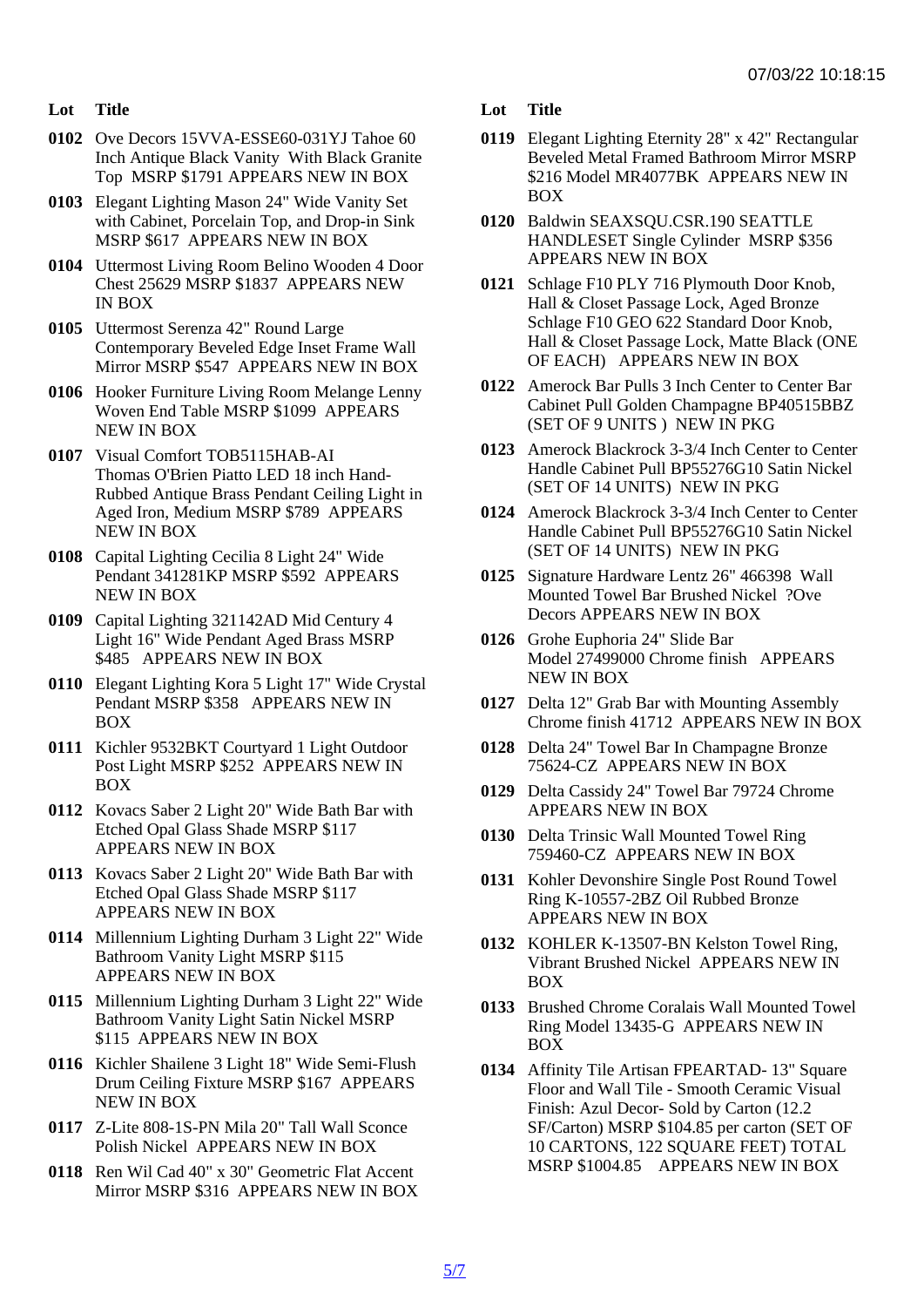## Lot Title

- 0135 Affinity Tile Artisan FPEARTAD- 13" Square Floor and Wall Tile - Smooth Ceramic Visual Finish: Azul Decor- Sold by Carton (12.2 SF/Carton) MSRP \$104.85 per carton (SET OF 10 CARTONS, 122 SQUARE FEET) TOTAL MSRP \$1004.86 APPEARS NEW IN BOX
- 0136 Affinity Tile Artisan FPEARTAD- 13" Square Floor and Wall Tile - Smooth Ceramic Visual Finish: Azul Decor- Sold by Carton (12.2 SF/Carton) MSRP \$104.85 per carton (SET OF 10 CARTONS, 122 SQUARE FEET) TOTAL MSRP \$1004.87 APPEARS NEW IN BOX
- 0137 Halo HLB 6 in. HLB6099FS1EMWR Selectable CCT New Construction or Remodel Canless Recessed Integrated LED Kit (SET OF 4) APPEARS NEW IN BOX
- 0138 Roco 980 Box-Loc, Metal Stud Clip Electric Box (SET OF 21) APPEARS NEW IN BOX
- 0139 DURAND CAST IRON FLOOR REGISTER BLACK 2-1/4" X 14" (3-1/8" X 14-7/8" OVERALL) SET OF 5 APPEARS NEW IN BOX
- 0140 DURAND CAST IRON FLOOR REGISTER BLACK 2-1/4" X 14" (3-1/8" X 14-7/8" OVERALL) SET OF 5 APPEARS NEW IN BOX

Payment: Payment in full is due at the conclusion of the auction. At the conclusion of the auction, McLemore Auction Company will automatically charge all invoices below \$5,000. McLemore Auction Company, LLC accepts the following forms of payment:

Cashier's checks (For invoices \$5,000 and above)

Wire Transfers (A \$15 service fee will apply to all payments below \$5,000 made via wire transfer. For wire transfer instructions, please email molemoreauction.com>info @mclemoreauction.com) Credit Cards (MasterCard, Visa, American Express and Discover. For invoices below \$5,000.)

Merchandise becomes the full resp[onsibility of the bidder at time of payment and the bidd](mailto:info@mclemoreauction.com</c:alink)er assumes a [risk of loss and damage to property at that time. McLemore Auction Company, LLC re](mailto:info@mclemoreauction.com</c:alink)serves the right to resell any property not paid for in full by the conclusion of the stated pickup period. In any such event, [the bidder will still be responsible for payment for the original purchase and the costs of collecti](mailto:info@mclemoreauction.com</c:alink)on of this [payment and/or damages resulting from the resale of the property.](mailto:info@mclemoreauction.com</c:alink) [Credit Card Hold: A \\$1.00 hold will be placed on your card when you place your first bid for th](mailto:info@mclemoreauction.com</c:alink)is auction.

[If you use a credit card to secure your account, the auction deposit will take the form of a credit c](mailto:info@mclemoreauction.com</c:alink)ard [authorization and will count against your credit limit for the d](mailto:info@mclemoreauction.com</c:alink)uration of the authorization. If you use a [debit card to secure your account, the auction deposit will take the form of a hold on funds in you](mailto:info@mclemoreauction.com</c:alink)r bank [account for the duration of the authorization. McLemore Auction Company, LLC highly reco](mailto:info@mclemoreauction.com</c:alink)mmends [you secure your account with a credit card and is not responsible for any issues arising from](mailto:info@mclemoreauction.com</c:alink) the use of [debit card to secure your bidding account. Add a debit card at your own risk.](mailto:info@mclemoreauction.com</c:alink)